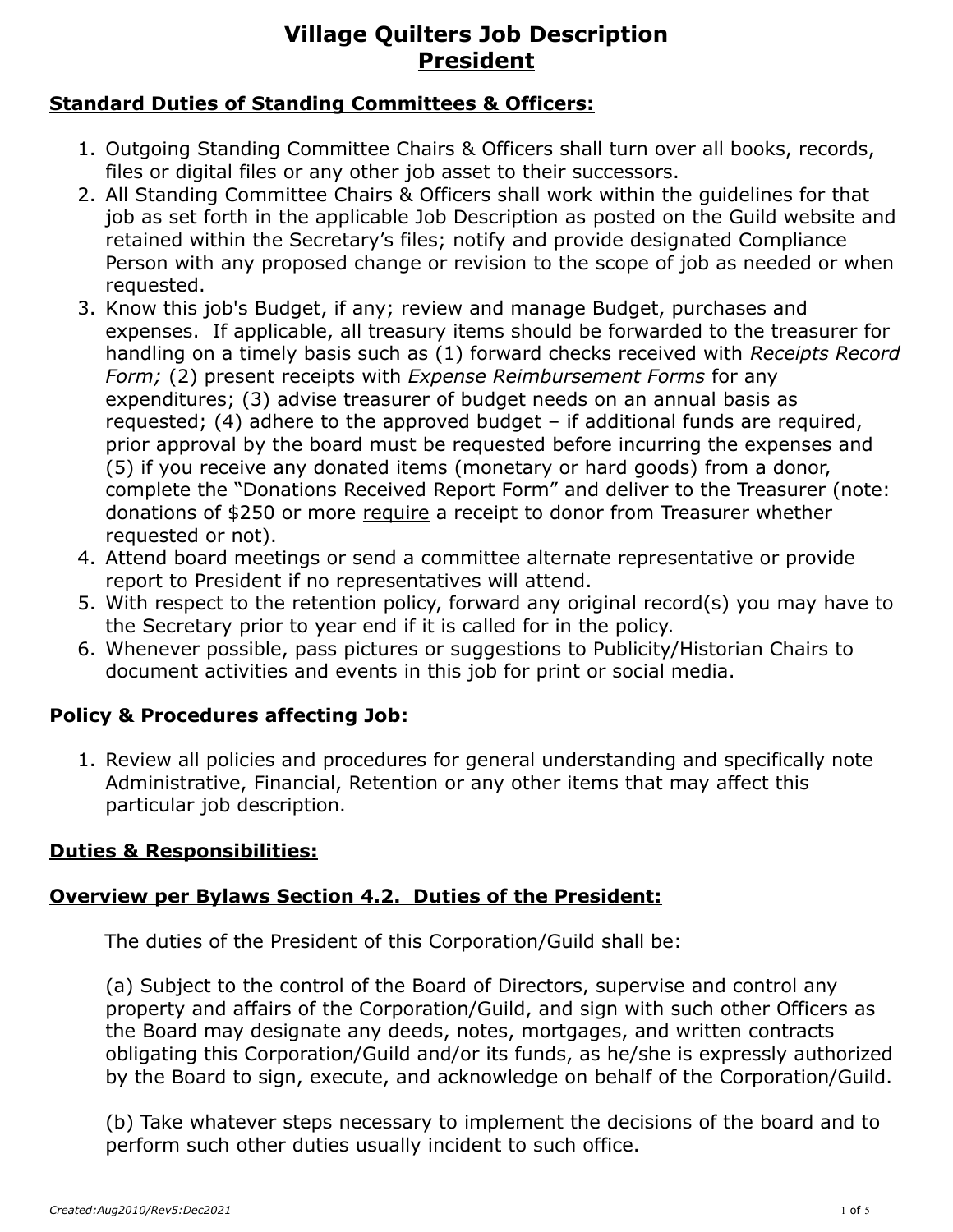#### **Specifically:**

- Prepare an agenda for both the Board and General Guild meeting; preside at each and strive to keep the pace at both meetings moving; Promote, oversee, assist and carryout all planned activities of the guild for the year; Track status of unfinished old business at each successive meeting until completed.
- Keep abreast of and help coordinate, if needed, all committee activities and act as ex-officio member of all committees. Share any information regarding Booking so VP may be aware of Booking activity for their year of Presidency.
- Be aware of and respond to Tellico Village POA Board, Recreation Center and TV budgeting activities as well as proposals that may affect the Guild's ability to conduct business. Negotiate with individuals and/or POA Board or committees as necessary to support the Guild's mission. A committee and/or a liaison may be assembled or appointed to remain abreast of these activities. May consider Past President as liaison; that person has knowledge to create continuity.
- New incoming President should notify Chota Activities Director (Larissa) of change in names as President may be invited to Rec Committee (RAC) meetings on a monthly basis; may give limited report on Guild's activities with respect to Community activities.
- Handle or delegate all incoming requests or communications by mail, e-mails, etc from outside groups, Guilds, etc. The Guild's official US mail address is 145 Awohili Drive, Loudon, 37774 (Chota Rec Center); pickup mail at front desk. Treasurer may have already picked up treasurer related mail.
- Ensure an annual audit is performed; coordinate with treasurer to secure auditor(s).
- Be authorized to sign checks of the Guild. In Dec or Jan, incoming President should change "President" signature at bank. Secretary to supply required Minutes documenting change in Officers effective 12/31/xx on letterhead with an original signature.
- Encourage all incoming Officers and Committee Chairs to print and review their pertinent Job Description as well as the Bylaws and Resolutions, Policies & Procedures.
	- 1. Remind Board members, with respect to job descriptions, to refer any proposed changes/additions to scope of job when they occur to the designated Compliance person for consideration or at least by August of the year so they may be finalized and posted by December 1 of the year
	- 2. Compliance person will review those changes and update or if job scope changes will review with President and/or VP. If agreed and when finalized, Compliance will create digital copy for Secretary and website update.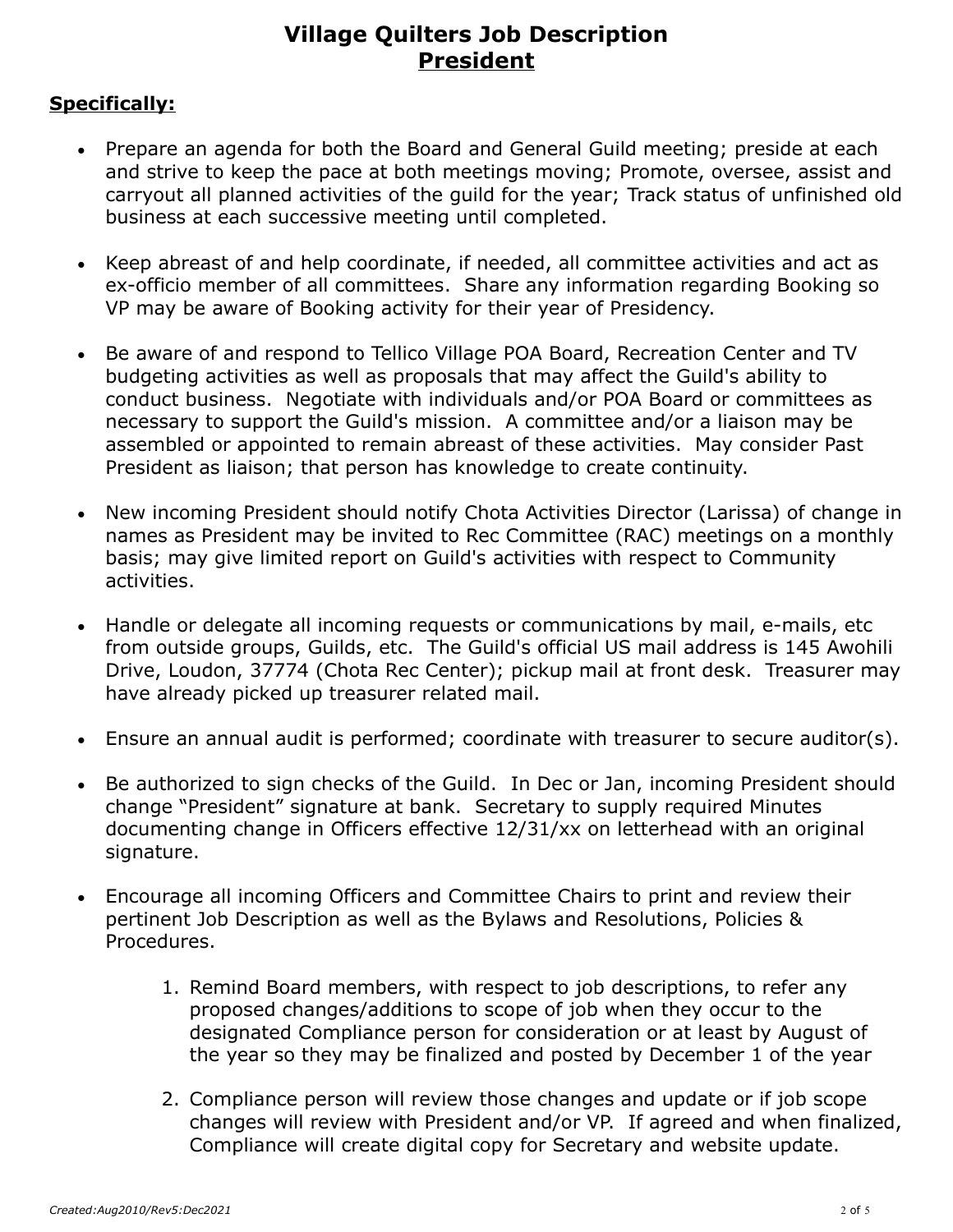- Acts as main contact for the ZOOM account. Maintain current contact name and email address as this is the person who gets the email from ZOOM when a session is established. Note: the maximum participants will be 300. \*\*See action item in December for updating account information.
- Encourage input from all Board members regarding policy, problems etc. and encourage new ideas for member participation and incorporate whenever possible.
- Encourage VP to take lead in review and development of the Budget for their year of Presidency. President should call for the vote and approval.
- Remind all outgoing officers and committee chairs of duty to turn over all books, records, files or digital files or any other job asset to their successors.
- Review and be aware of all calendar items of activities and/or financial requirements (be aware that this list may not be all inclusive).

### **Calendar Reminders of Annual or Special Activities to be aware of:**

#### **Monthly**

- 1. \$ donation to *Christ our Savior Lutheran Church* for Friday meeting time (Note: may increase by \$50, or other amount approved by the board, if VQ is using the fellowship hall for the full day with an afternoon activity).
- 2. VP will be in contact with any venue location as to that month's meeting needs
- 3. Workshop & Program Hosting chairs will handle signups for workshops, classes etc. as well as other committee chairs overseeing their committee's activities.
- 4. Greeters to monitor collection of Limited Membership fees at meeting entry for those without Full Membership
- 5. As needed, confer with Treasurer regarding Money Market account vs full treasury balance

#### **January**

- 1. Go to current bank to change president signature see details in text above for info
- 2. Outgoing president should have updated the ZOOM contact name and email address; check to make sure it is current.
- 3. Membership Chair to follow-up with members that have not renewed dues by end of January and/or at end of February
- 4. Encourage incoming board & committee members to review the bylaws, policies & procedures and their respective job description
- 5. Treasurer to handle all federal & state compliance filings including 990N, 1099s, Corp annual report, business tax, charitable registration (due June), sales & use tax etc
- 6. In odd # years, consult with Program Booking to insure AQS challenge is designated as a program in a month in following even # year if activity is ongoing
- 7. Consider booking a venue for a joint board meeting or luncheon meeting in Dec
- 8. Treasurer to pay (Webs) website bill this month
- 9. Annual subscription for ZOOM account will be due
- 10. Annual subscription for Tellico Life membership will be due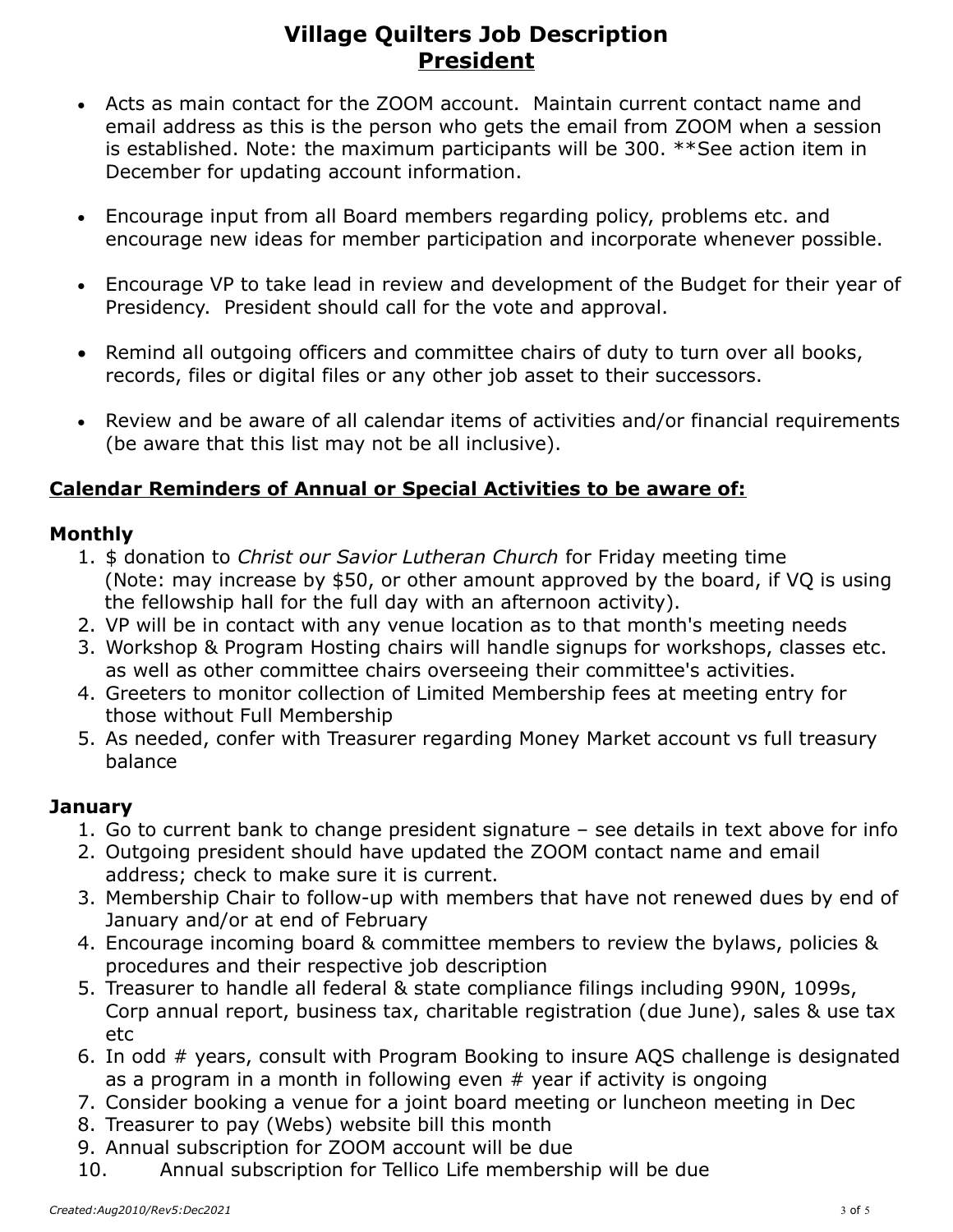11. Outgoing president should have updated the ZOOM contact name and email address; check to make sure it is current.

## **February**

- 1. Treasurer to handle Insurance Premium payments this month
- 2. Treasurer to obtain renewed business license

## **March**

- 1. Follow-up with Luncheon Chairman as to plans & costs of June luncheon and possible theme in even # years
- 2. In odd # years, follow-up with Challenge Chair as to status of plans for Guild Challenge at the June luncheon

## **April**

### **May**

- 1. In odd # years, encourage VP to choose a Quilt Show Chair to begin work for the following year's Quilt Show. Previous Show Chair might act as Co-chair/advisor
- 2. In odd # years, encourage VP to choose a Chair for the AQS Ultimate Guild Challenge if activity is ongoing for even  $#$  year presentation
- 3. In even # years, encourage VP to choose a Guild Challenge Chair to begin work for the following year's (odd  $#$  year) Guild Challenge

### **June**

- 1. Luncheon / odd years: Guild Challenge Luncheon
- 2. Luncheon / even years: chosen theme (may be designated AQS challenge month)
- 3. Encourage VP to begin assessing interest in officers & committees for next year

## **July**

- $1.$  Recommendation on dues for following year if an increase is needed. Needs to be presented by Aug guild meeting for 30 day notice and voted on at Sept general meeting so any new members in Oct (or renewals) will pay higher fee
- <sup>2.</sup> In even  $#$  yrs: VP to call for inventory reports by all chairs with care of Guild assets

## **August**

- 1. VP to select workshop, hosting and booking committee chairs for following year by October so transition work can begin
- 2. Select & prepare President's Block for distribution in September
- 3. Remind Committee Chairs and Board about input to Treasurer for Budget
- 4. If reviewed & approved, announce proposed new dues fee to Guild; Guild vote on fee following month
- 5. Treasurer to handle payment of website bill for domain name this month
- 6. Storage unit payment will be due September 1

## **September**

- 1. Treasurer prepares Budget and Projections
- 2. Ask VP to take lead in review and development with treasurer
- 3. Follow-up with Luncheon Chair as to plans & costs for December luncheon